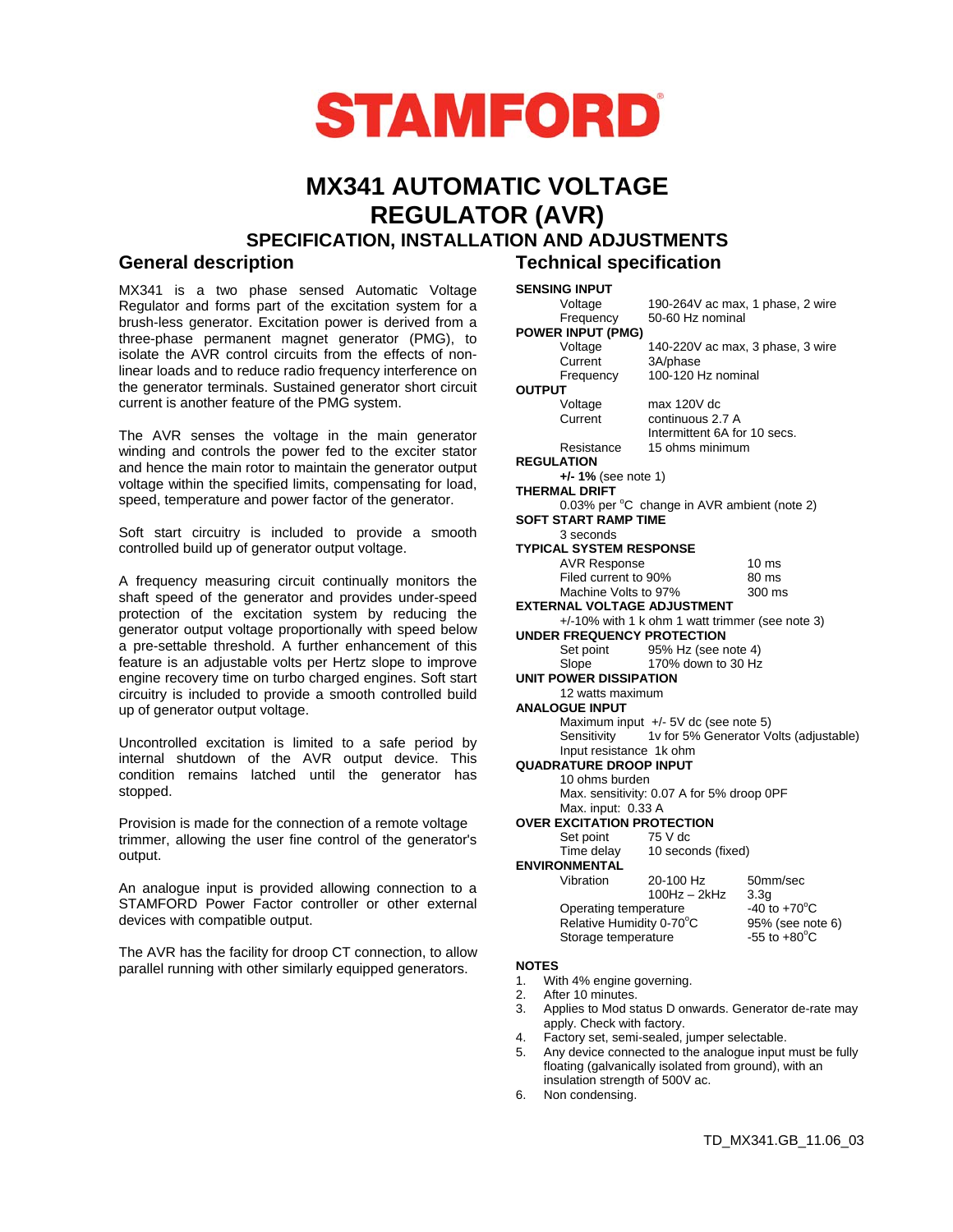# DESIGN DETAIL



The main functions of the AVR are:

Potential Divider and Rectifier takes a proportion of the generator output voltage and attenuates it. The potential divider is adjustable by the AVR Volts potentiometer and external hand trimmer (when fitted). The output from the droop CT is also added to this signal. An isolating transformer is included allowing connection to various winding configurations. A rectifier converts the a.c. input signal into d.c. for further processing.

The DC Mixer adds the Analogue input signal the Sensing signal.

The Amplifier (Amp) compares the sensing voltage to the Reference Voltage and amplifies the difference (error) to provide a controlling signal for the power devices. The Ramp Generator and Level Detector and Driver infinitely control the conduction period of the Power Control Devices, and hence provide the excitation system with the required power to maintain the generator voltage within specified limits.

The Stability Circuit provides adjustable negative ac feedback to ensure good steady state and transient performance of the control system.

The Low Hz Detector measures the period of each electrical cycle and causes the reference voltage to be reduced approximately linearly with speed below a presettable threshold. A Light Emitting Diode gives indication of underspeed running.

A further enhancement of this feature is the variable DIP adjustment, which provides greater voltage roll off to aid the recovery of turbo charge engines taking large impact loads.

The Synchronising circuit is used to keep the Ramp Generator and Low Hz Detector locked to the Permanent Magnet Generator waveform period.

Power Control Devices vary the amount of exciter field current in response to the error signal produced by the Amplifier.

The Over Excitation Detector continuously monitors the exciter field voltage and provides signals, to shut down the power device if an over excitation condition persists for the specified time period.

The Power Supply provides the required voltages for the AVR circuitry.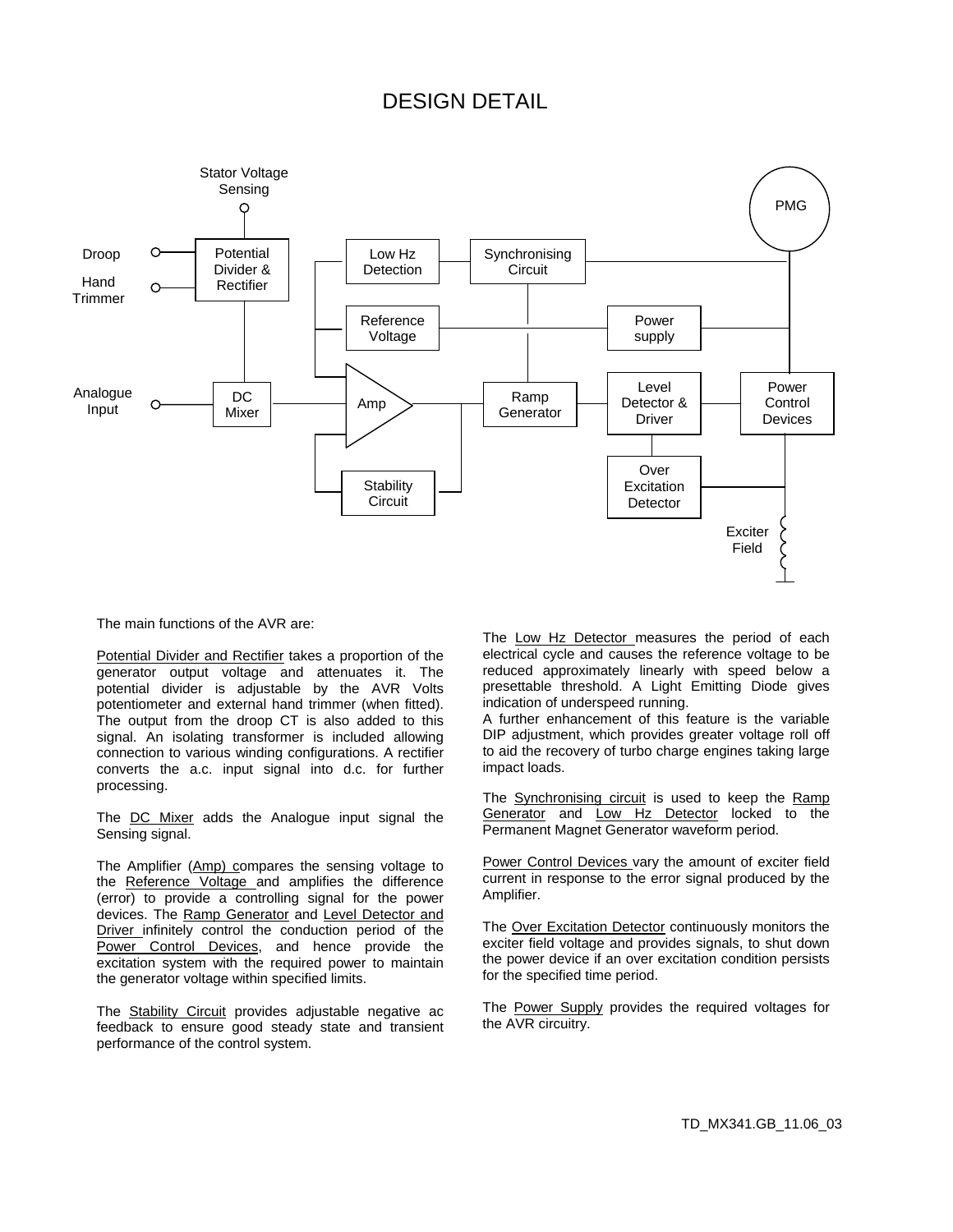# FITTING AND OPERATING



| <b>SUMMARY OF AVR CONTROLS</b> |                                          |                                             |  |
|--------------------------------|------------------------------------------|---------------------------------------------|--|
| <b>CONTROL</b>                 | <b>FUNCTION</b>                          | <b>DIRECTION</b>                            |  |
| <b>Volts</b>                   | To adjust generator output voltage       | Clockwise increases output voltage          |  |
| Stability                      | To prevent voltage hunting               | Clockwise increase the damping effect       |  |
| Ufro                           | To set the ufro knee point               | Clockwise reduces the knee point frequency  |  |
| Droop                          | To set the generator droop to 5% at 0pf  | Clockwise increases the droop               |  |
| Vtrim                          | To optimise analogue input sensitivity   | Clockwise increases the gain or sensitivity |  |
| Exc trip                       | To set the over excitation cut off level | Clockwise increase the cut off level        |  |
| Dip                            | To set the frequency related voltage dip | Clockwise increases the voltage dip         |  |

# **ADJUSTMENT OF AVR CONTROLS**

### **VOLTAGE ADJUSTMENT**

The generator output voltage is set at the factory, but can be altered by careful adjustment of the VOLTS control on the AVR board, or by the external hand trimmer if fitted. Terminals 1 and 2 on the AVR will be fitted with a shorting link if no hand trimmer is required.

**CAUTION!** Do not increase the voltage above the rated generator voltage. If in doubt, refer to the rating plate mounted on the generator case.

**CAUTION!** Do not ground any of the hand trimmer terminals, as these could be above earth potential. Failure to observe this could cause equipment damage.

If a replacement AVR has been fitted or re-setting of the VOLTS adjustment is required, proceed as follows:

## **CAUTION!**

1. Before running generator, turn the VOLTS control fully anti-clockwise.

2. Turn remote volts trimmer (if fitted) to midway position.

3. Turn STABILITY control to midway position.

4. Connect a suitable voltmeter (0-300V ac) across line to neutral of the generator.

5. Start generator set, and run on no load at nominal frequency e.g. 50-53Hz or 60-63Hz.

6. If the red Light Emitting Diode (LED) is illuminated, refer to the Under Frequency Roll Off (UFRO) adiustment.

7. Carefully turn VOLTS control clockwise until rated voltage is reached.

8. If instability is present at rated voltage, refer to stability adjustment, then re-adjust voltage if necessary.

9. Voltage adjustment is now completed.